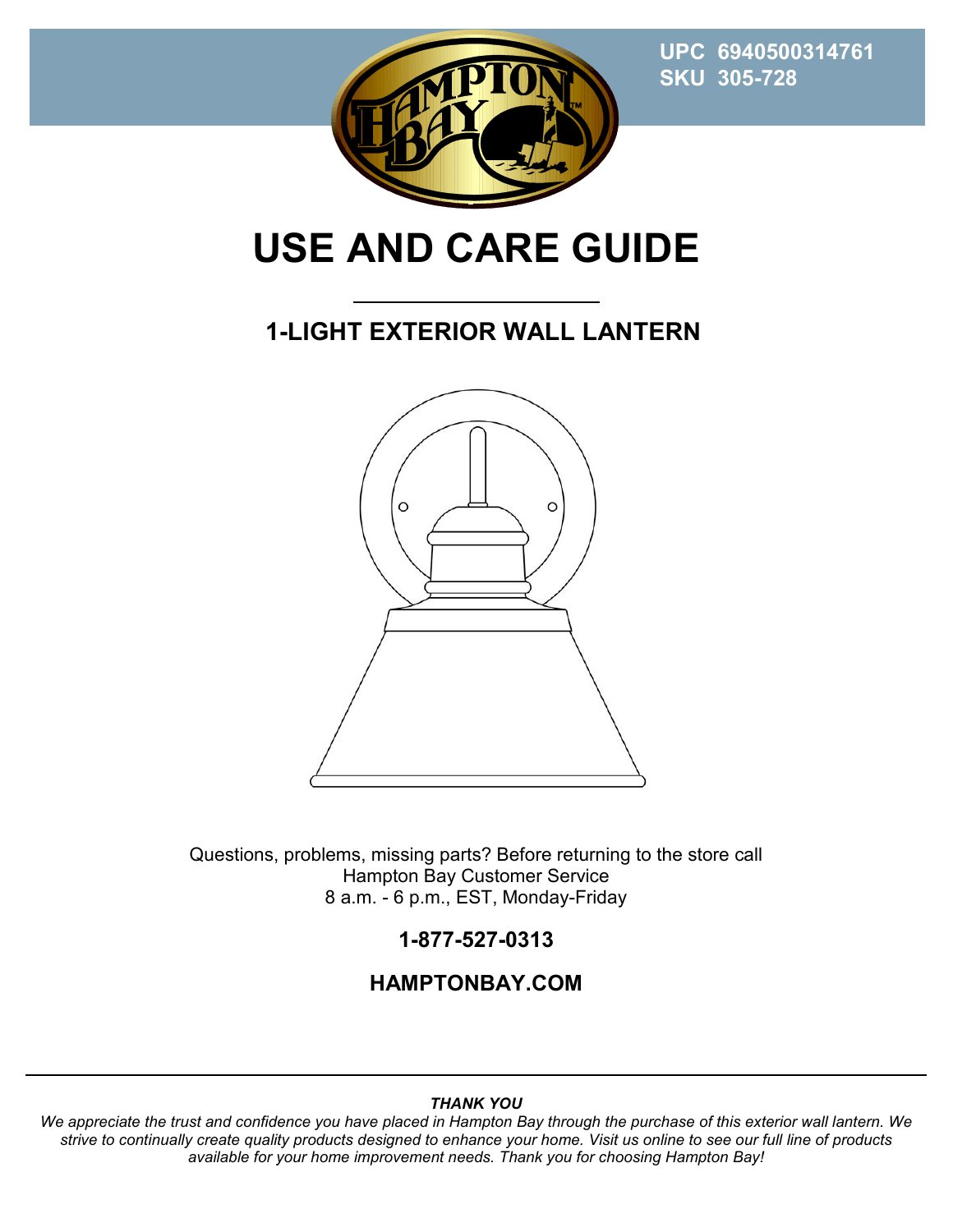# **Table of Contents**

# **Safety Information**



**CAUTION:** Consult a qualified electrician if you have any electrical questions.

## **Warranty**

The manufacturer warrants this lighting fixture to be free from defects in materials and workmanship for a period of three (3) years from date of purchase. This warranty applies only to the original consumer purchaser and only to products used in normal use and service. If this product is found to be defective, the manufacturer's only obligation, and your exclusive remedy, is the repair or replacement of the product at the manufacturer's discretion, provided that the product has not been damaged through misuse, abuse, accident, modifications, alterations, neglect or mishandling.

This warranty shall not apply to any product that is found to have been improperly installed, set-up, or used in any way not in accordance with the instructions supplied with the product. This warranty shall not apply to a failure of the product as a result of an accident, misuse, abuse, negligence, alteration, or faulty installation, or any other failure not relating to faulty material or workmanship. This warranty shall not apply to the finish on any portion of the product, such as surface and/or weathering, as this is considered normal wear and tear.

The manufacturer does not warrant and specially disclaims any warranty, whether express or implied, of fitness for a particular purpose, other than the warranty contained herein. The manufacturer specifically disclaims any liability and shall not be liable for any consequential or incidental loss or damage, including but not limited to any labor / expense costs involved in the replacement or repair of said product.

Contact the Customer Service Team at 1-877-527-0313 or visit www.hamptonbay.com.

## **Pre-Assembly**

#### **PLANNING FOR SUCCESSFUL ASSEMBLY**

Read all instructions before assembly.

Before starting installation of this fixture or removal of a previous fixture, disconnect the power by turning off the circuit breaker or by removing the fuse at the fuse box.

The finish of this lantern is weather resistant but over time will naturally weather and fade.

To avoid damaging this product, assemble it on a soft, non-abrasive surface such as carpet or cardboard.

Keep your receipt and these instructions for proof of purchase.

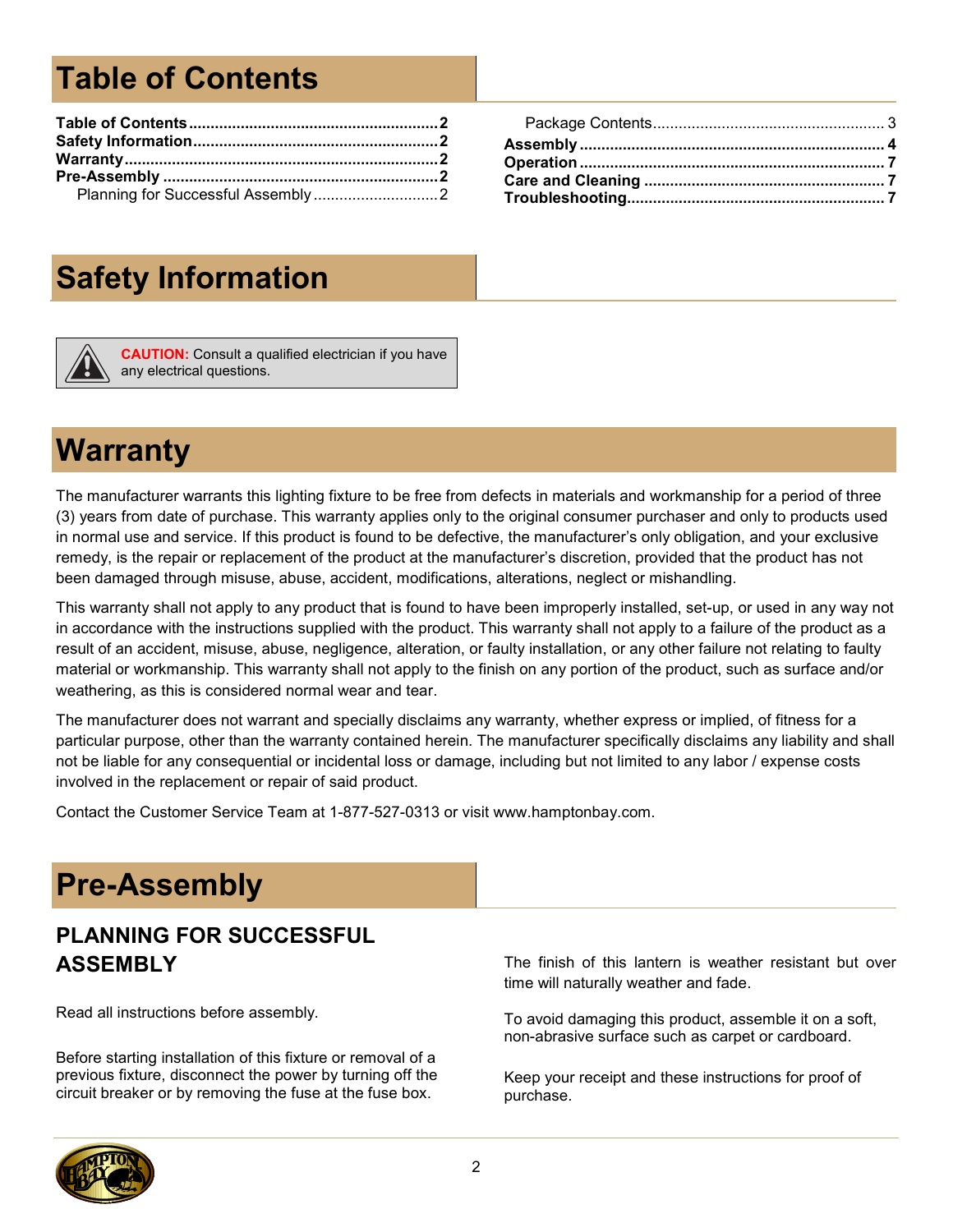# **Pre-Assembly (continued)**

#### **PACKAGE CONTENTS**













| Part | <b>Description</b> | Quantity       |
|------|--------------------|----------------|
| A    | Wall plate         |                |
| В    | Washer             | 2              |
| C    | Lock nut           | 2              |
| D    | Socket             |                |
| Е    | Cover              | 1              |
| F    | Shade              |                |
| G    | Socket ring        |                |
| н    | Cross bar          |                |
|      | Ground screw       |                |
| J    | Mounting screw     | 2              |
| Κ    | Outlet box screw   | $\overline{2}$ |
|      | Wire connector     | 3              |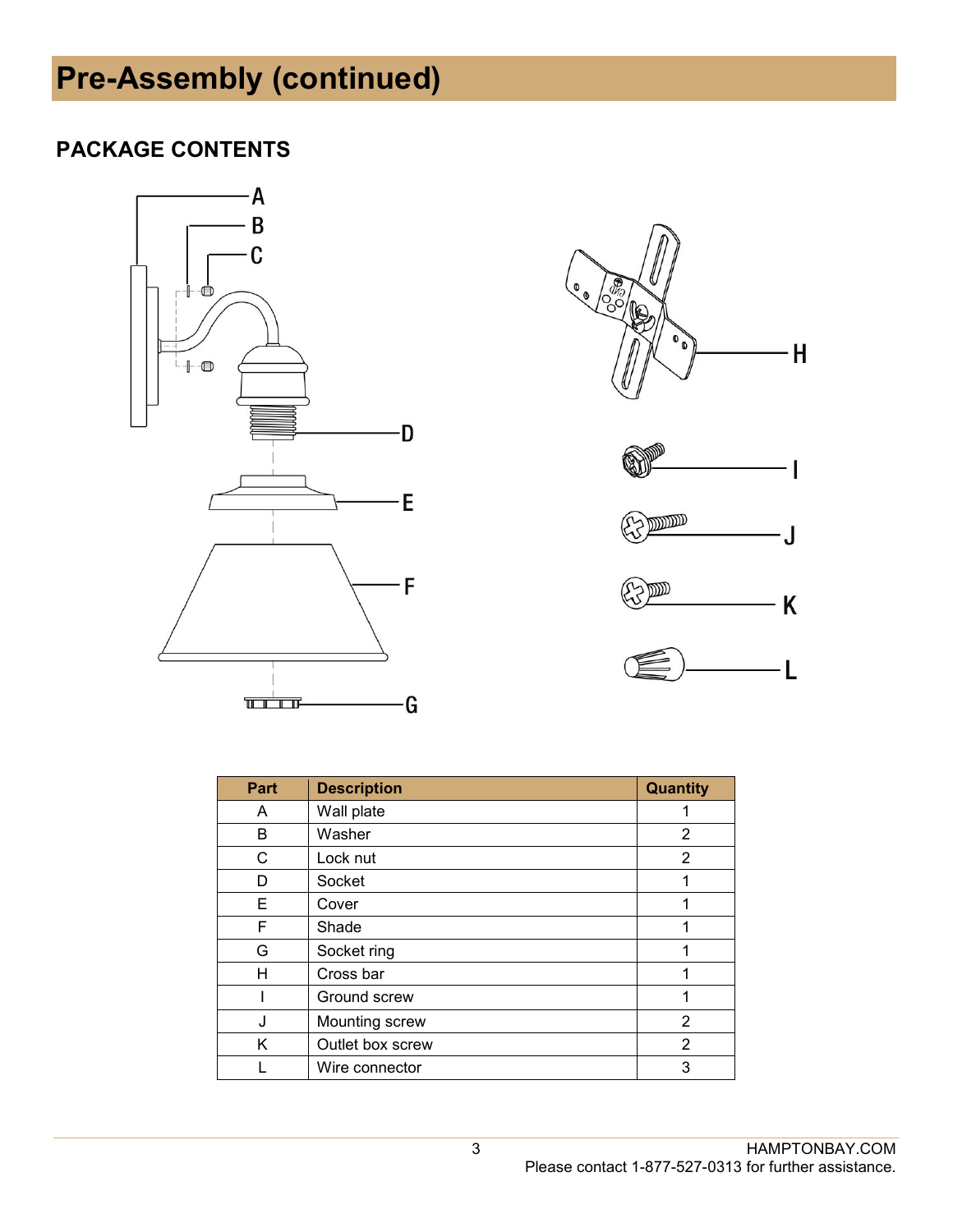# **Assembly**

### 1 **Attach the cross bar to the**

- □ Screw the mounting screws (J) into the cross bar (H).
- $\Box$  Mount the cross bar (H) to the outlet box using the two outlet box screws (K).



# **outlet box** 2 **Connect the electrical wires**

- $\Box$  Wrap the ground wire from the fixture around the ground screw (I) on the cross bar (H), and then connect the ground wire from the fixture to the ground wire from the outlet box.
- □ Connect the white wire from the fixture to the white wire (neutral wire) from the outlet box.
- □ Connect the black wire from the fixture to the black wire (live wire) from the outlet box.
- $\Box$  Cover the three connections using the three wire connectors (L). Wrap the three wire connections with electrical tape for a more secure connection.
- □ Position the wires back inside the outlet box.



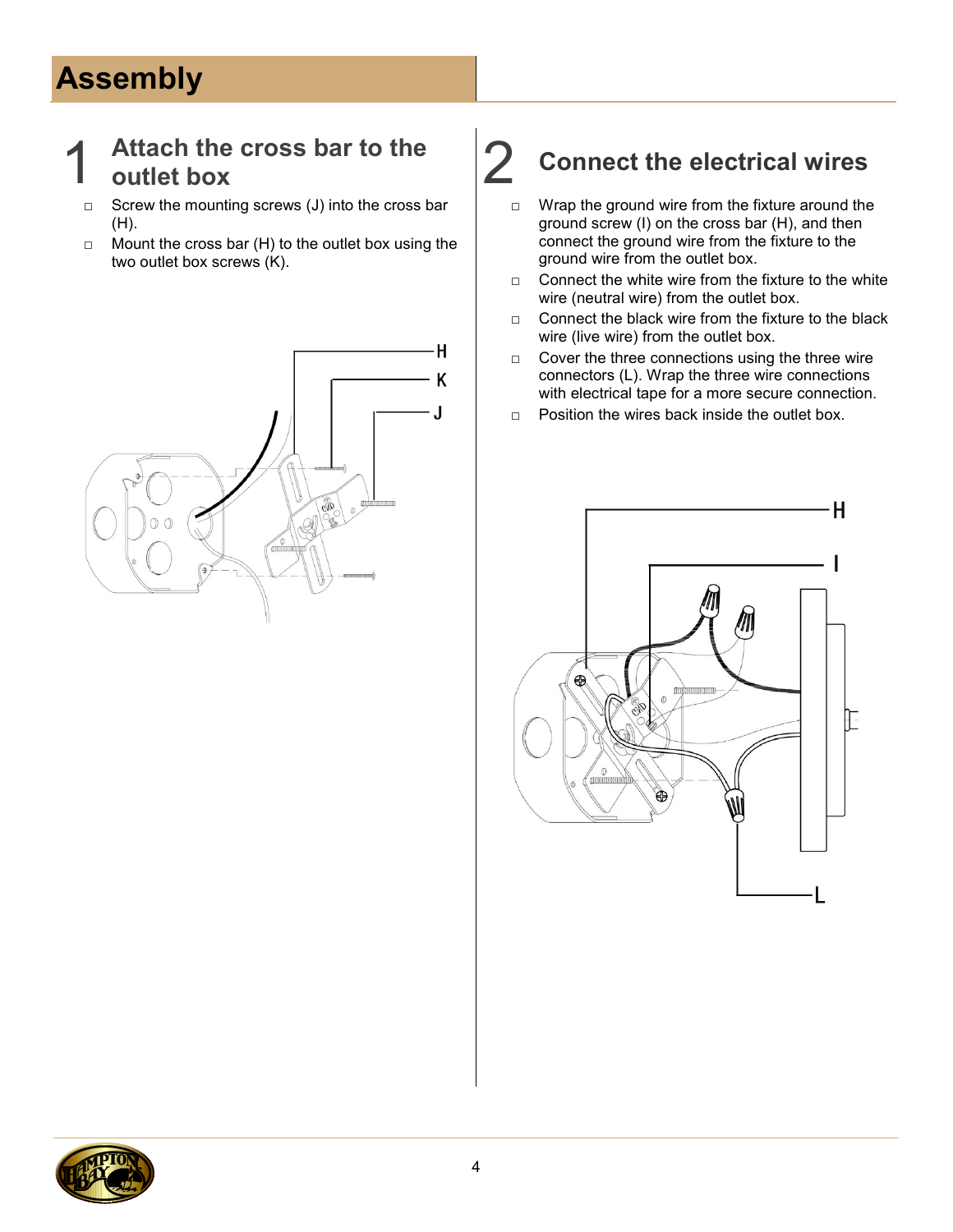# **Assembly (continued)**

### 3 **Secure the fixture to the wall**

- □ Align the mounting screws (J) through the holes on the wall plate (A).
- $\Box$  Place the two washers (B) onto the two mounting screws (J).
- □ Tighten the fixture to the wall by screwing the lock nuts (C) onto the protruding mounting screws (J).



#### 4 **Secure the shade**

- $\Box$  Place the cover (E) over the socket (D).
- $\Box$  Place the shade (F) over the socket (D).
- □ Screw the socket ring (G) onto the socket (D).

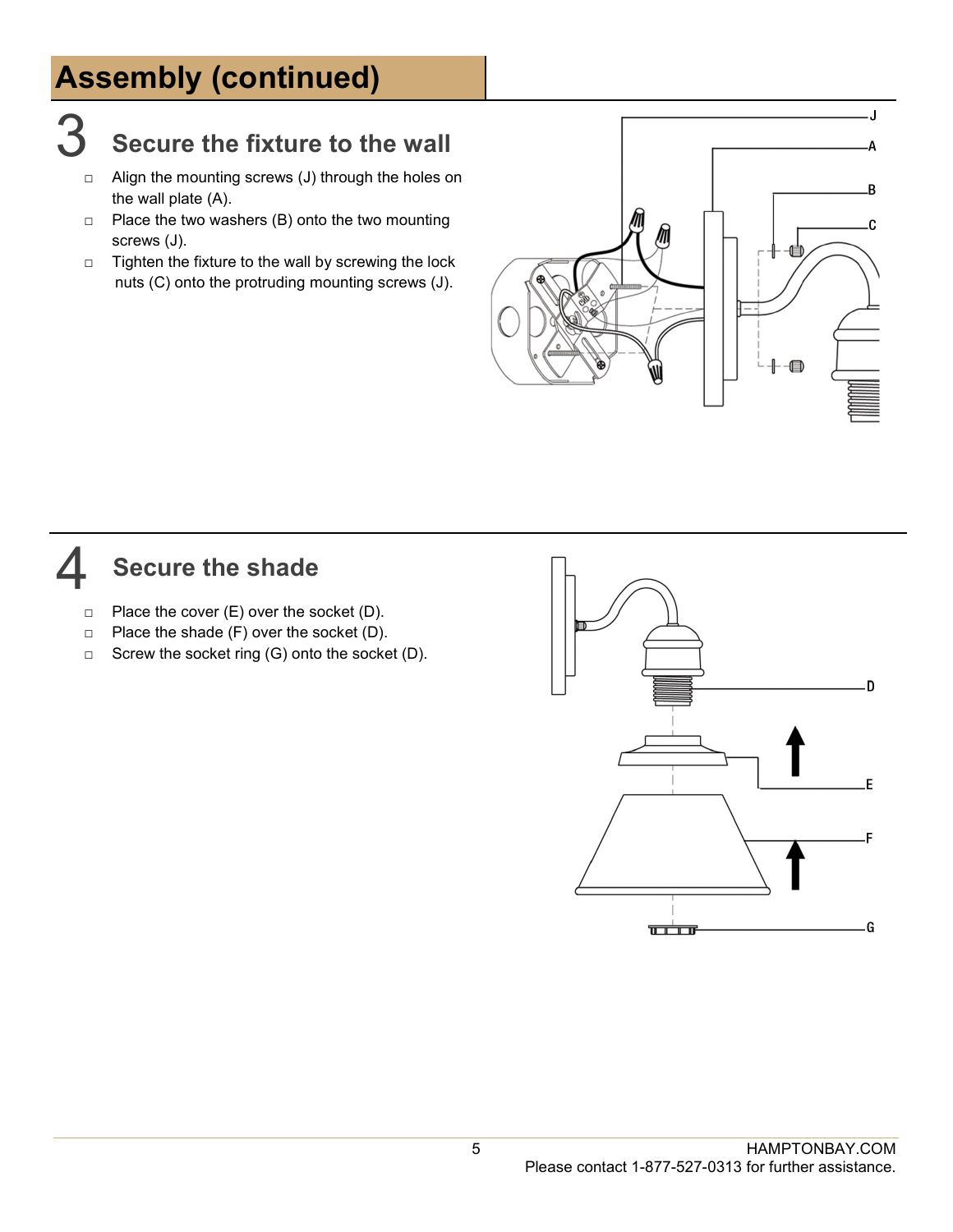# **Assembly (continued)**

# 5 **Install the light bulb**

□ Install a 60-Watt maximum, medium-base incandescent bulb (sold separately) into the socket (D).

**NOTE:** You can also use a CFL-equivalent energysaving bulb that does not exceed 13 Watts (sold separately).



## 6 **Apply caulk**

- □ Once the fixture is mounted on the wall, caulk the space between the wall and the the upper 3/4 area of the wall plate (A) to prevent water seeping into the outlet box.
- $\Box$  Leave the bottom 1/4 area uncaulked for drainage of any water which might leak into the enclosure.



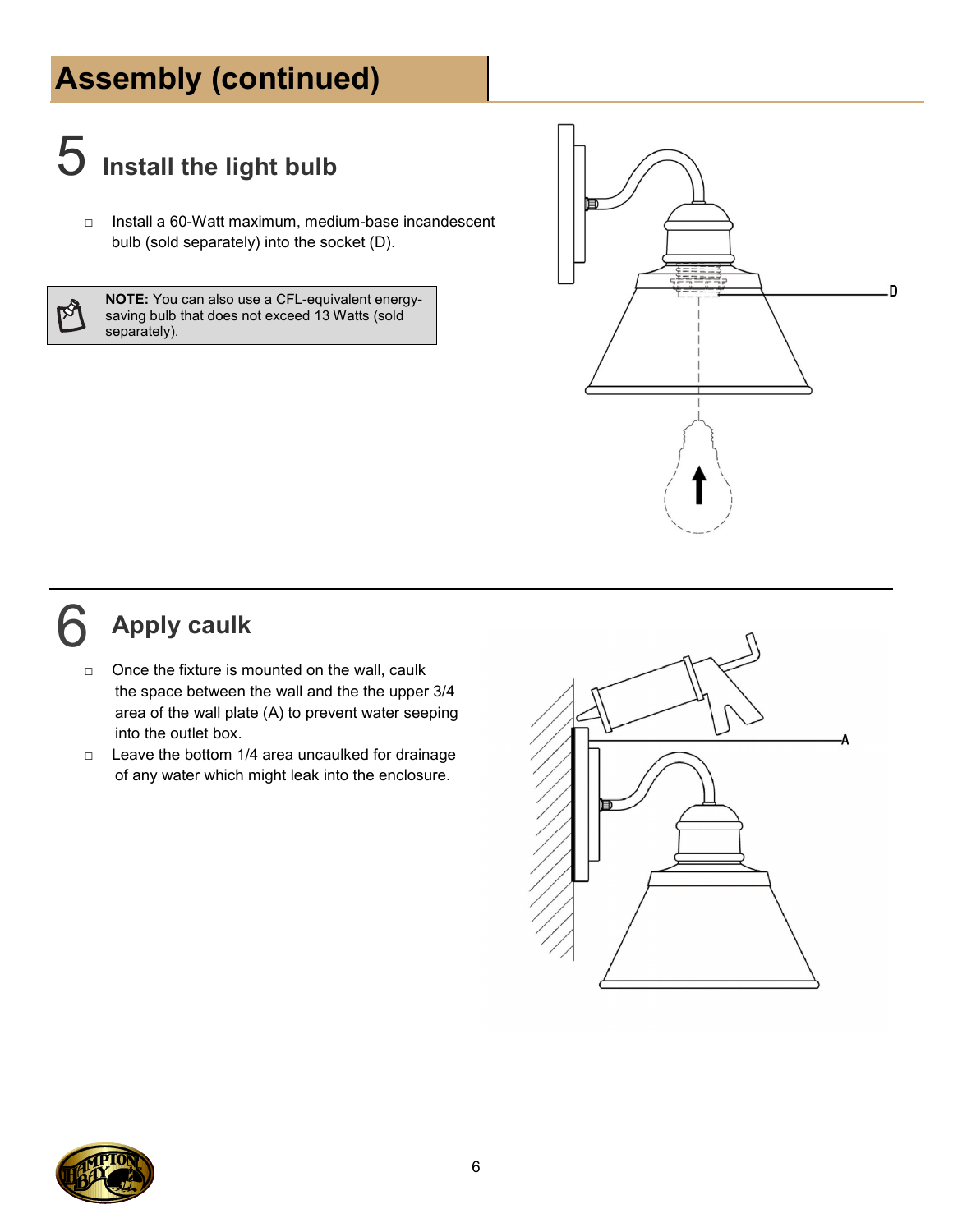# **Operation**



□ Turn the light switch on to activate the fixture.



## **Care and cleaning**

- □ Clean the fixture with a soft, dry cloth.
- □ Do not use any cleaners with chemicals, solvents, or harsh abrasives.

# **Troubleshooting**

| <b>Problem</b>                                                                | <b>Possible Cause</b>                            | <b>Solution</b>                                                                                                                            |
|-------------------------------------------------------------------------------|--------------------------------------------------|--------------------------------------------------------------------------------------------------------------------------------------------|
| The bulb will not                                                             | The bulb is burned out.                          | Replace the light bulb.<br>$\Box$                                                                                                          |
| light.                                                                        | The power is off.                                | Ensure the power supply is On.<br>$\Box$                                                                                                   |
|                                                                               | Faulty wire connection.                          | Check the wire connections.<br>$\Box$                                                                                                      |
|                                                                               | The circuit breaker is off.                      | Ensure the circuit breaker is in the On position.<br>$\Box$                                                                                |
| The fuse blows or<br>circuit breaker trips<br>when the light is<br>turned on. | Crossed wires or power<br>wire is grounding out. | Check the wire connections.<br>$\Box$<br>Contact a qualified electrician or call the Customer Service Team<br>$\Box$<br>at 1-877-527-0313. |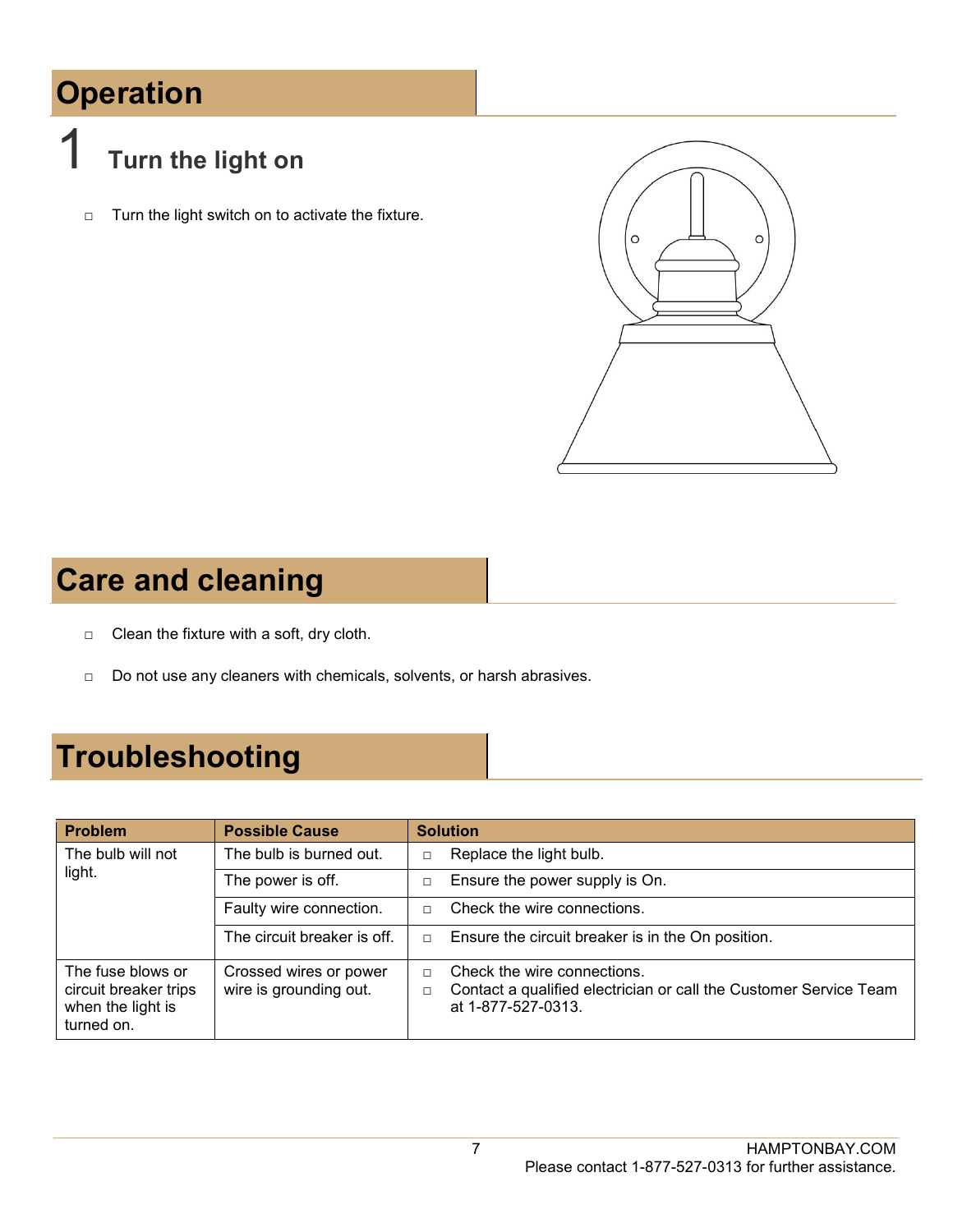

Questions, problems, missing parts? Before returning to the store call Hampton Bay Customer Service 8 a.m. - 6 p.m., EST, Monday-Friday

#### **1-877-527-0313**

#### **HAMPTONBAY.COM**

Retain this manual for future use.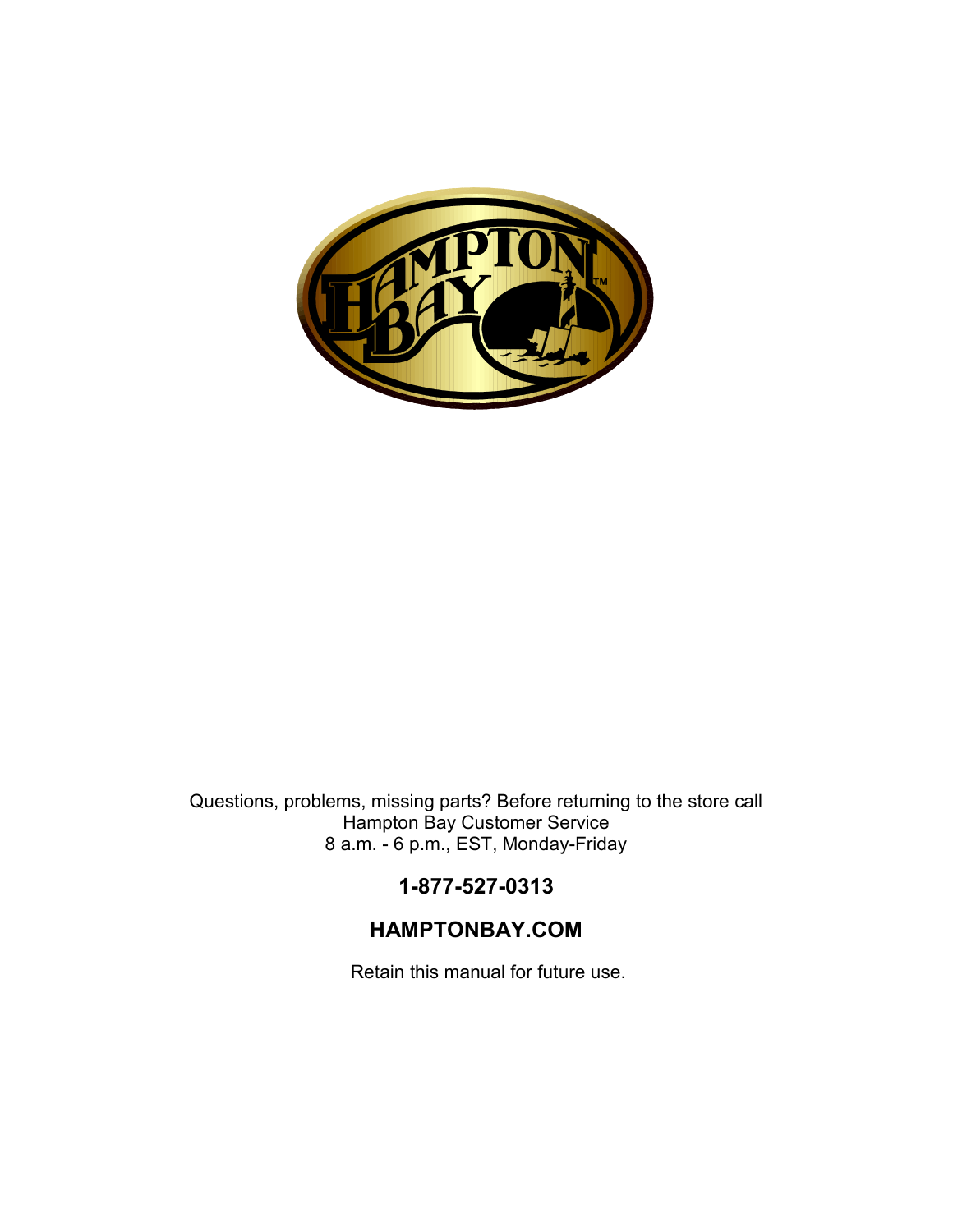

 **UPC 6940500314761 SKU 305-728**

# **GUÍA DE USO Y MANTENIMIENTO**

### **FAROLA DE PARED PARA EXTERIORES DE 1 LUZ**



Preguntas, problemas o piezas faltantes? Antes de regresar a la tienda, llama al Servicio al Cliente de Hampton Bay de lunes a domingo entre 8 a.m. y 6 p.m., (hora del Este de EE. UU.)

#### **1-877-527-0313**

#### **HAMPTONBAY.COM**

#### *GRACIAS POR TU COMPRA.*

*Agradecemos la confianza que ha tenido en Hampton Bay a traves de de la compra de este farola de pared para exteriores. Nos esforzamos para continuamente crear productos de calidad diseñados para mejorar tu hogar. Visítanos por Internet para ver nuestra línea completa de productos disponibles para las necesidades de mejoras de tu hogar. ¡Gracias por elegir Hampton Bay!*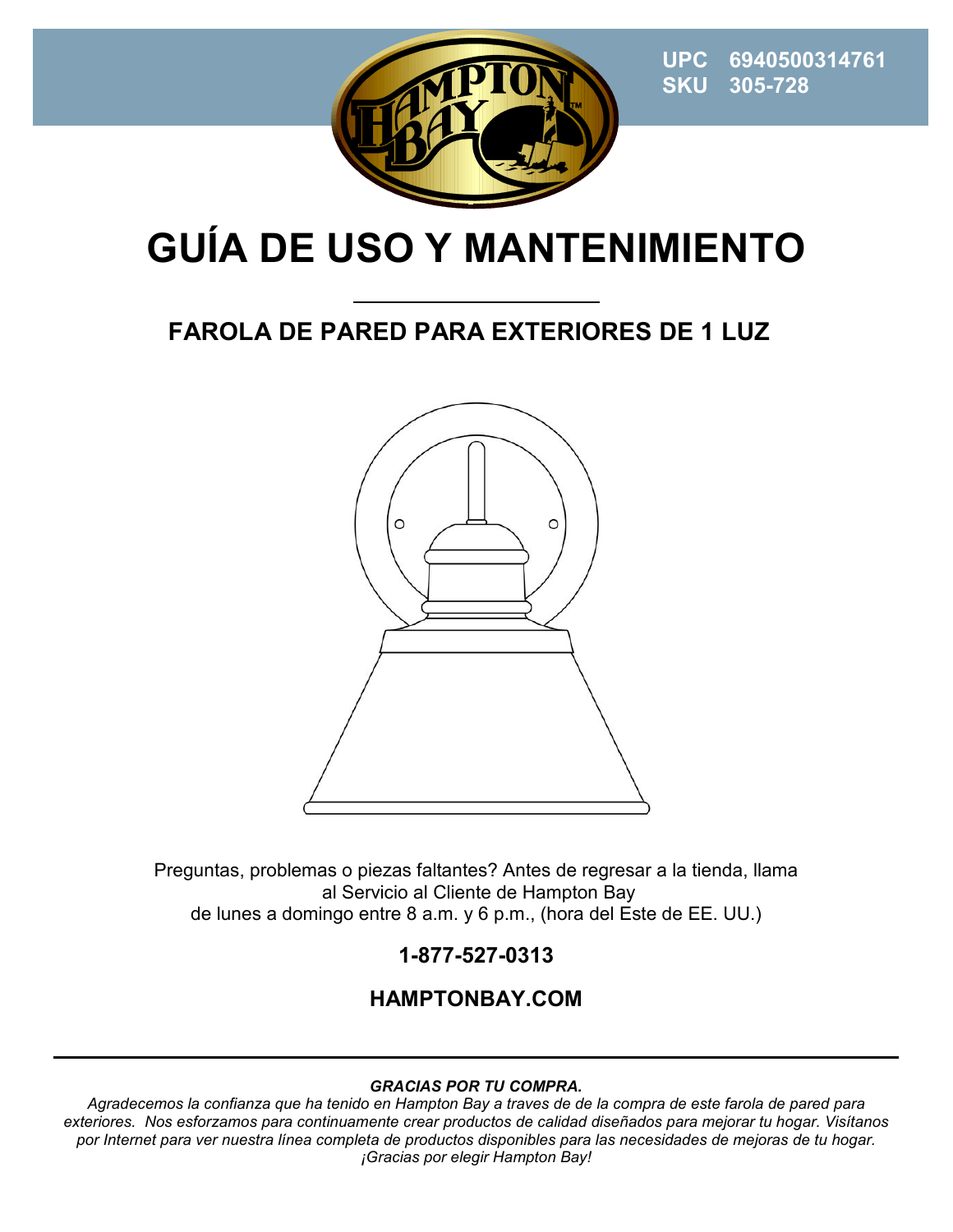# **Índice**

## **Información de Seguridad**

**PRECAUCIÓN:** Si tienes alguna pregunta al respecto, consulta a un electricista calificado.

## **Garantía**

El fabricante garantiza que esta lámpara no presentará defectos materiales o de fabricación por un período de tres (3) años a partir de la fecha de compra. Esta garantía es válida sólo para el comprador original y sólo cubre los productos en uso y funciones normales. Si se descubre algún defecto en este producto, la única obligación y solución exclusiva del fabricante, a criterio del mismo, será reparar o reemplazar el producto siempre y cuando el defecto no sea resultado de un mal uso, abuso, accidente, modificaciones, alteraciones, negligencia o manejo indebido.

Esta garantía no cubre ningún producto instalado, configurado o usado incorrectamente sin seguir las instrucciones adjuntas al producto. Esta garantía no cubre fallas del producto a consecuencia de un accidente, mal uso, abuso, negligencia, modificaciones o instalaciones defectuosas, o cualquier otra falla no relacionada con defectos materiales o de fabricación. Esta garantía no se aplica al acabado de ninguna parte del producto, como por ejemplo el de la superficie, ni al deterioro por condiciones ambientales, ya que eso se considera un desgaste normal.

El fabricante no garantiza y rechaza especialmente cualquier garantía, expresa o implícita, de idoneidad para un propósito en particular, distinta de la garantía indicada aquí. El fabricante se exime específicamente de cualquier obligación y no es responsable por daños o pérdidas directas o indirectas, lo que incluye cualquier costo de mano de obra o gastos relacionados con el reemplazo o reparación de dicho producto.

Comunícate con el Equipo de Servicio al Cliente al 1-877-527-0313 o visita www.hamptonbay.com.

## **Preensamblado**

#### **PLANIFICAR UN ENSAMBLADO EXITOSO**

Lee todas las instrucciones antes de ensamblar.

Antes de comenzar la instalación o de quitar la instalación anterior, desconecte la alimentacion apagando el interruptor del circuito o quitando el fusible en la caja de fusible.

El acabado de esta farola es resistente al agua pero con el tiempo se desgastará naturalmente y perderá de color.

Para evitar dañar el artículo, ensámblalo sobre una superficie suave, no abrasiva, como por ejemplo una alfombra o cartón.

Conserva el recibo y estas Instrucciones como Comprobante de Compra.

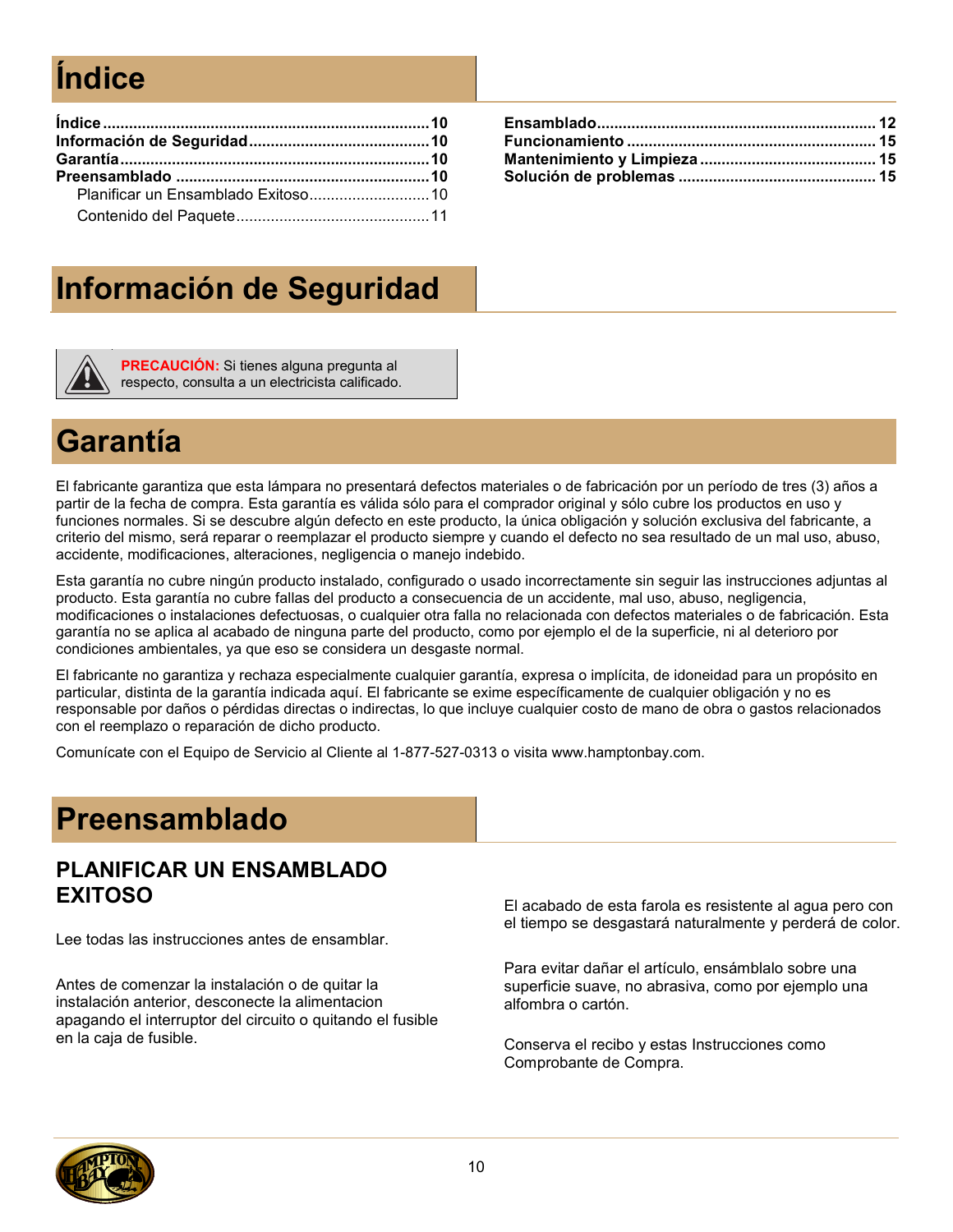# **Preensamblado (continuación)**

#### **CONTENIDO DEL PAQUETE**





| Pieza | <b>Descripción</b>           | <b>Cantidad</b> |
|-------|------------------------------|-----------------|
| A     | Placa de la pared            |                 |
| B     | Junta                        | 2               |
| С     | Tuerca de cierre             | 2               |
| D     | Portalámpara                 |                 |
| Е     | Cubierta                     | 1               |
| F     | Pantalla                     |                 |
| G     | Aro del portalámpara         |                 |
| н     | Barra cruzada                |                 |
|       | Tornillo de toma de tierra   |                 |
| J     | Tornillo de montaje          | 2               |
| K     | Tonillo de la caja de salida | 2               |
|       | Conector de cable            | 3               |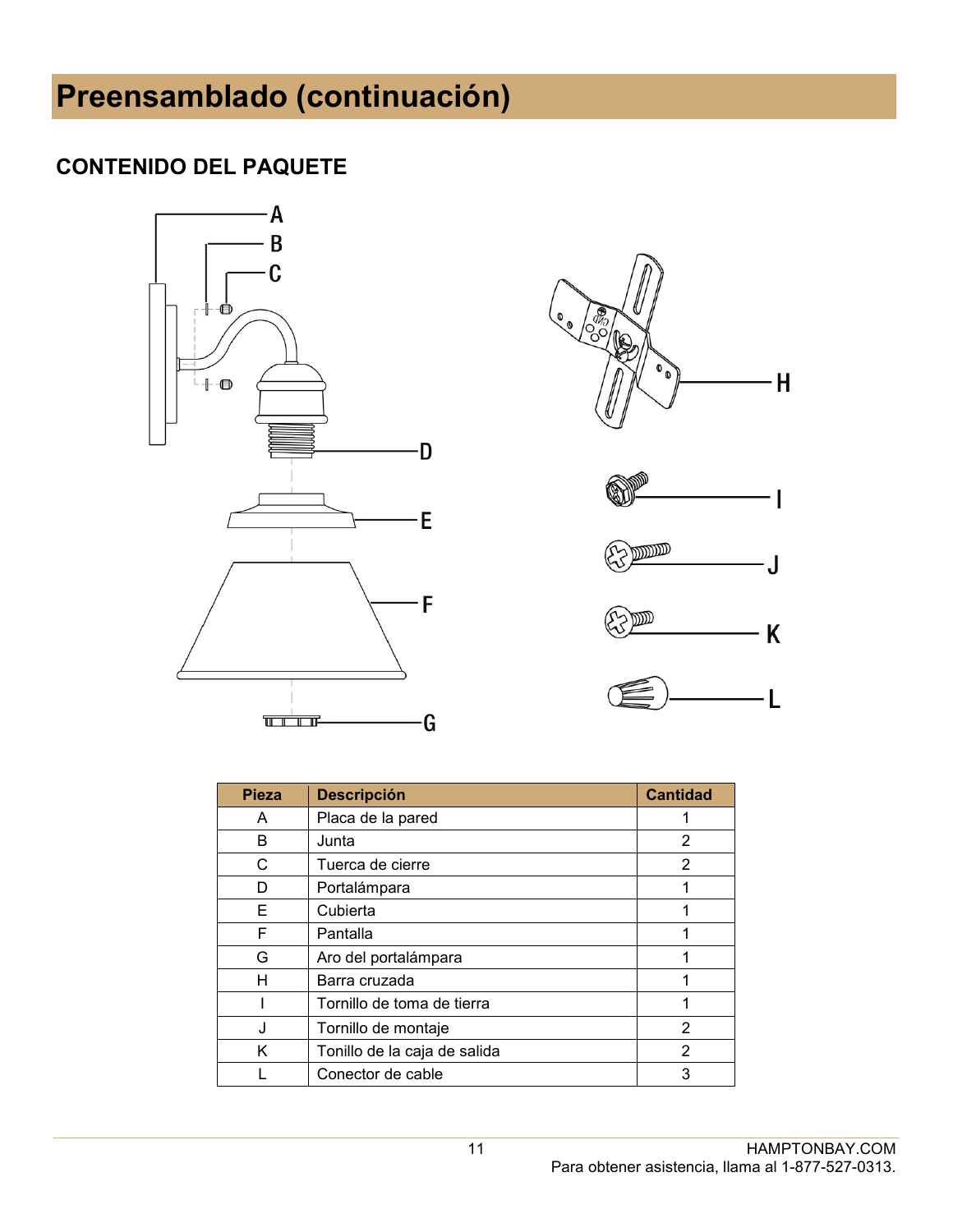# **Ensamblaje**

### 1 **Acoplar la barra cruzada a la caja de salida** 2

- □ Atornille los tornillos de montaje (J) en la barra cruzada (H).
- □ Monte la barra cruzada (H) a la caja de salida usando los dos tornillos de la caja de salida (K).



## **Conectar los cables eléctricos**

- □ Envuelva el cable de toma de tierra de la instalación alrrededor del tornillo de toma de tierra (I) que hay en la barra cruzada (H), y después conecte el cable de toma de tierra de la instalación al cable de toma de tierra de la caja de salida.
- □ Conecte el cable blanco de la instalación con el cable blanco (cable néutro) de la caja de salida.
- □ Conecte el cable negro de la instalación con el cable negro (cable vivo) de la caja de salida.
- □ Cubra las tres conexiones usando los tres conectores de cables (L). Envuelva las tres conexiones de cables con cinta aislante para una conexión más segura.
- □ Posicione los cables de vuelta al interior de la caja de salida.



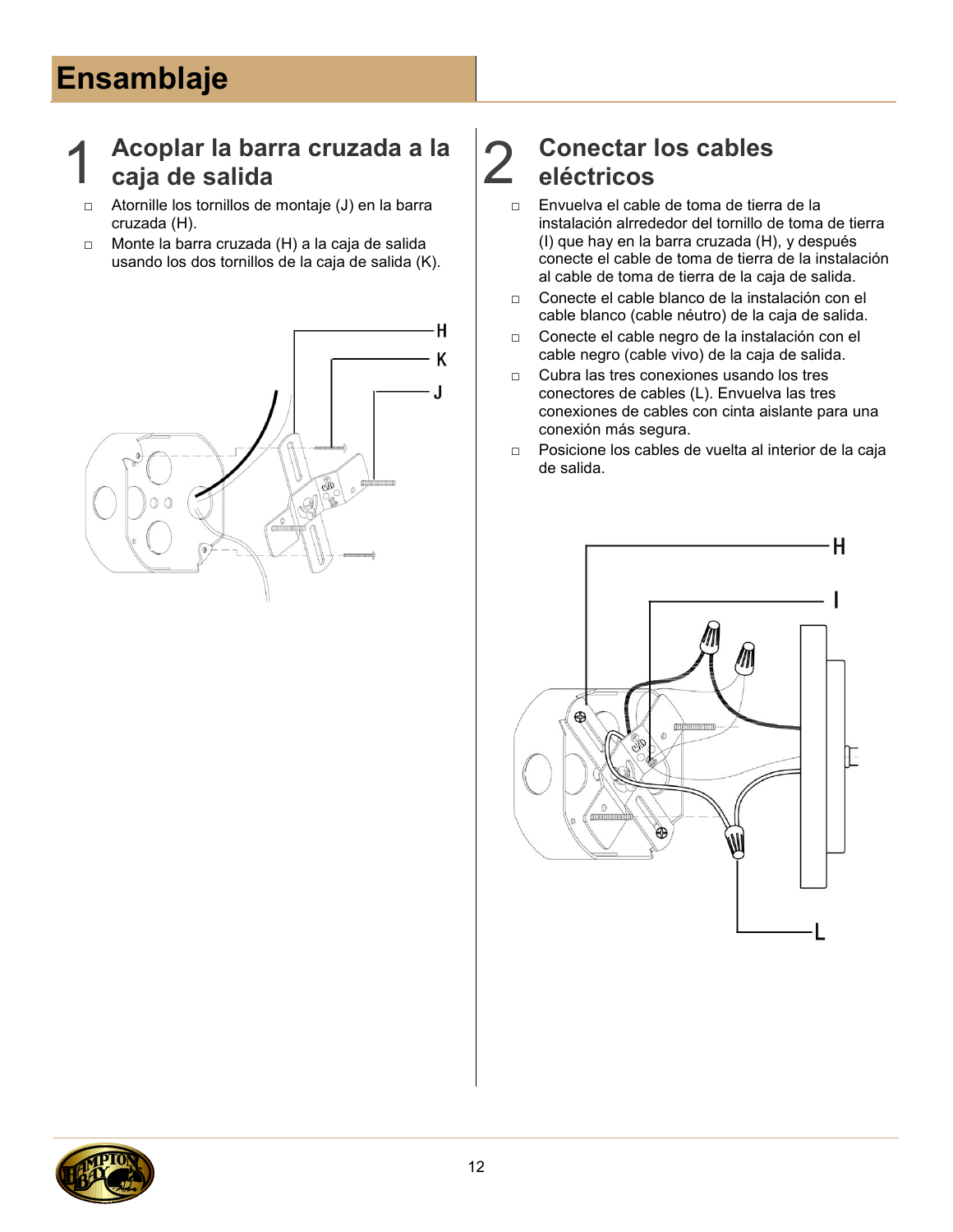## **Ensamblaje (continuación)**



### 3 **Fije la instalación en la pared**

- □ Alinee los tornillos de montaje (J) a travé de los agujeros que hay en el placa de la pared (A).
- □ Coloque los dos juntas (B) sobre los dos tornillos de montaje (J).
- □ Apriete la instalación contra la pared atornillando las tuercas de cierre (C) en los tornillos protuverantes de montae (J).



### 4 **Fijar la pantalla**

- □ Coloque la cubierta (E) sobre el portalámpara (D).
- □ Coloque la pantalla (F) sobre el portalámpara (D).
- □ Atornille el aro del portalámpara (G) en la portalámpara (D).

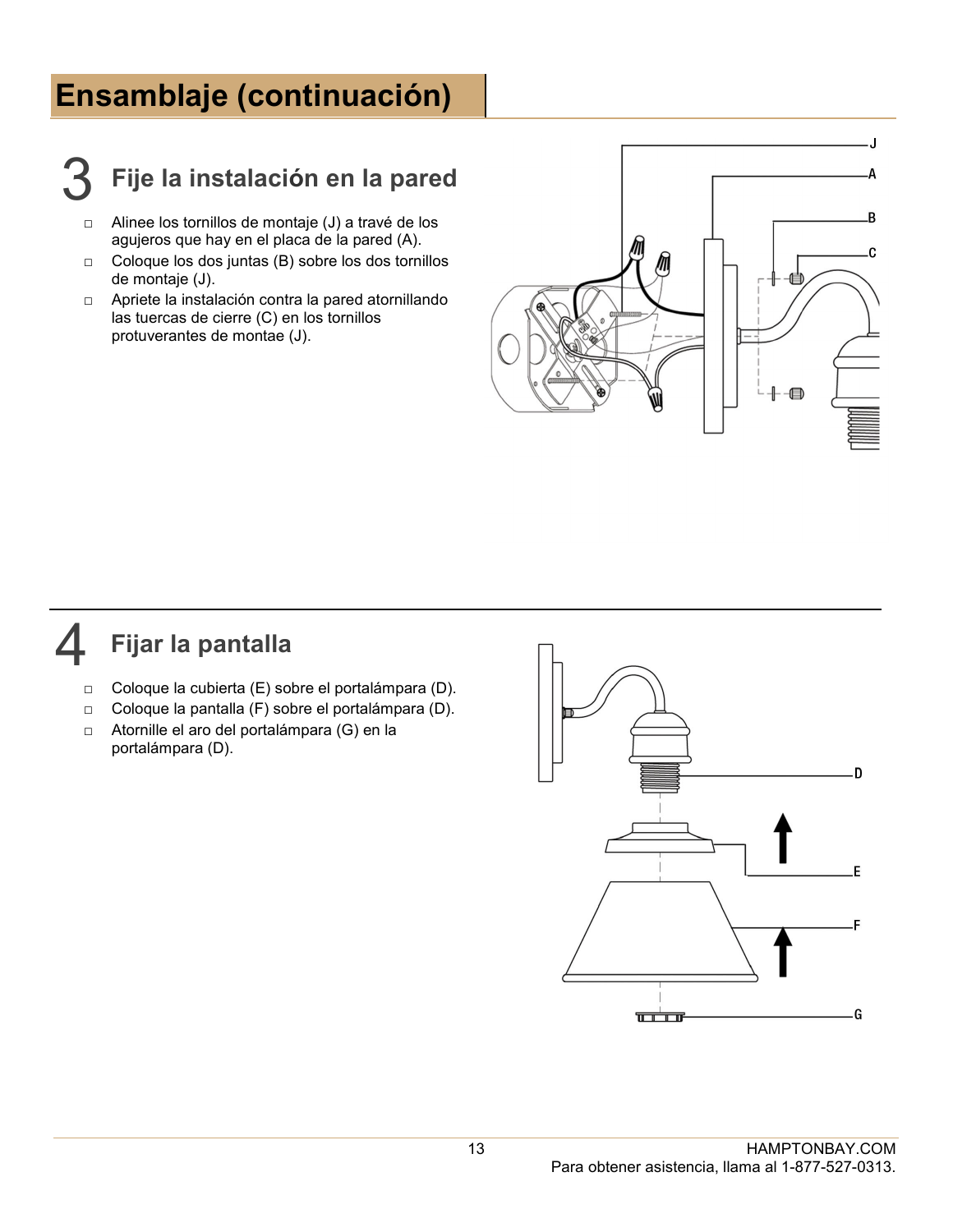# **Ensamblaje (continuación)**

# 5 **Instalar la bombilla**

□ Instala una bombilla incandescente de base mediana de hasta 60 Vatios (vendida por separado) en el portalámpara (D).

ನ

**NOTA:** Puedes usar también una bombilla CFL equivalente, de ahorro de energía que no exceda los13 Vatios (vendida por separado).



## 6 **Aplicar el calafateado**

- □ Una vez que la instalación haya sido montada en la pared, calafatear el espacio entre la pared y la 3/4 partes del área superior de la placa de la pared (A) para prevenir que el agua se filtre en la caja de salida.
- □ Deje 1/4 parte del área inferior si calafatear para el drenaje de posible agua que haya podido filtrarse en el recinto.



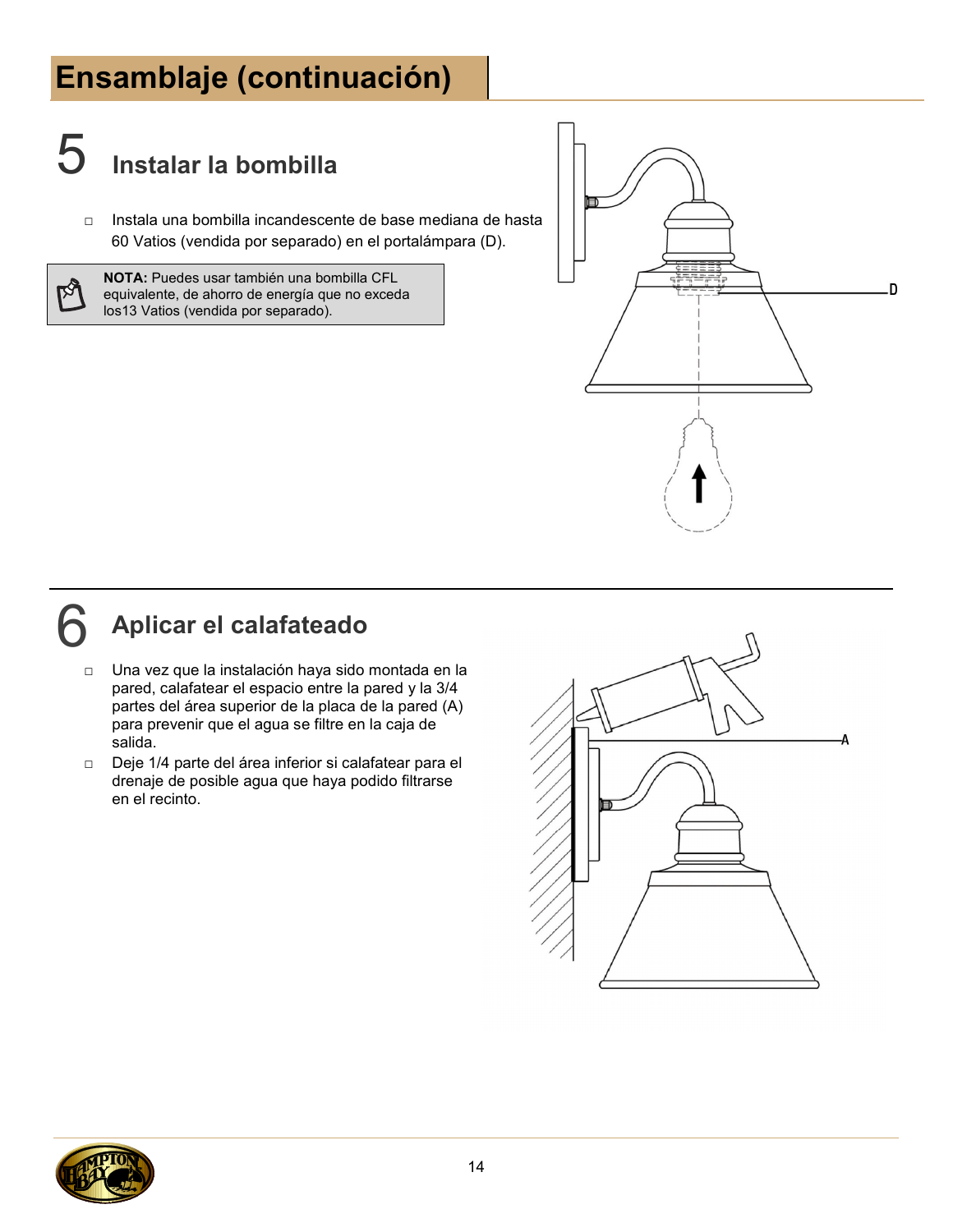# **Funcionamiento**

# 1 **Encender la luz**

□ Encienda el interruptor de la luz para activar la instalación.



# **Mantenimiento y Limpieza**

- □ Limpia la lámpara con un paño suave y seco.
- □ No uses limpiadores con químicos, solvents, o productos abrasivos.

## **Solución de problemas**

| <b>Problema</b>                                                                      | <b>Causa Posible</b>                                                                  | <b>Solución</b>                                                                                                                                                    |
|--------------------------------------------------------------------------------------|---------------------------------------------------------------------------------------|--------------------------------------------------------------------------------------------------------------------------------------------------------------------|
| La bombilla no                                                                       | La bombilla está fundida.                                                             | Reemplaza la bombilla.<br>$\Box$                                                                                                                                   |
| enciende.                                                                            | La electricidad está<br>apagada.                                                      | Asegúrate de que el suministro de electricidad esté encendido.<br>$\Box$                                                                                           |
|                                                                                      | El cable de alimentación<br>no está enchufado.                                        | Verifica que el cable esté enchufado al tomacorriente.<br>$\Box$                                                                                                   |
|                                                                                      | El cortacircuito está<br>apagado.                                                     | Verifica que el cortacircuitos está en la posición de "ON"<br>$\Box$<br>(encendido).                                                                               |
| El fusible se funde o<br>el cortacircuito se<br>activa cuando se<br>enciende la luz. | Hay cables cruzados o el<br>conductor de suministro<br>no está conectado a<br>tierra. | Compruebe las conexiones del cableado.<br>$\Box$<br>Contacta a un electricista calificado o llama al equipo de Servicio<br>$\Box$<br>al Cliente al 1-877-527-0313. |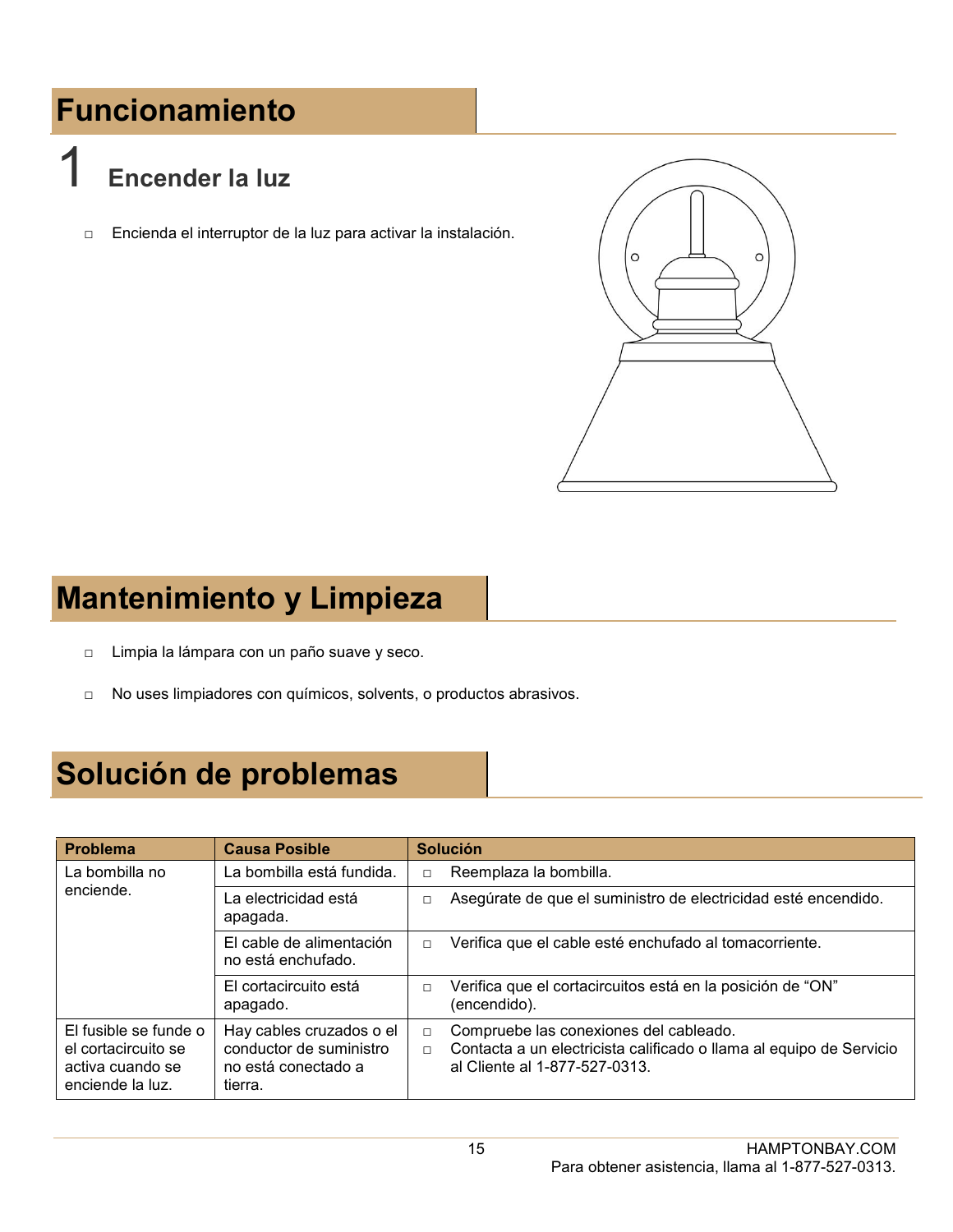

Preguntas, problemas o piezas faltantes? Antes de regresar a la tienda, llama al Servicio al Cliente de Hampton Bay de lunes a domingo entre 8 a.m. y 6 p.m., (hora del Este de EE. UU.)

#### **1-877-527-0313**

#### **HAMPTONBAY.COM**

Conserva este manual para referencias futuras.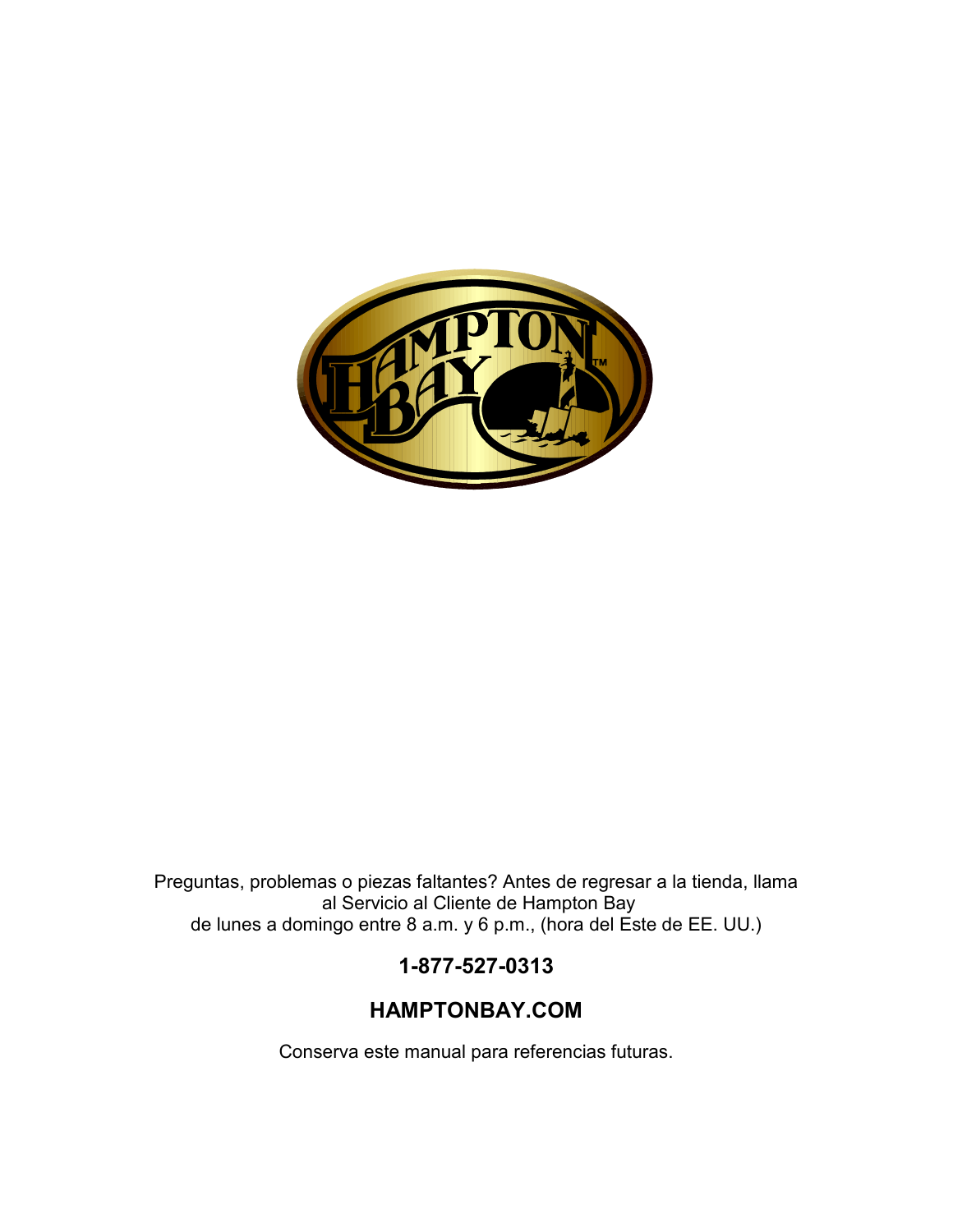

 **CUP 6940500314761 UGS 305-728**

# **GUIDE D'UTILISATION ET D'ENTRETIEN**

### **LANTERNE MURALE D'EXTERIEUR 1 AMP**



Questions, problèmes, pièces manquantes? Avant de retourner au magasin, veuillez communiquez avec le service à la clientèle Hampton Bay entre 8h00 et 18h00 (HNE) du lundi au vendredi au

#### **1 877 527-0313**

#### **HAMPTONBAY.COM**

#### *MERCI*

*Nous vous remercions de la confiance que vous avez place en Hampton Bay en achetant ce lanterne murale d'exterieur. Nous nous efforçons en permanence de créer des produits de qualité conçus pour perfectionner votre maison. Vous pouvez visiter notre site en ligne pour consulter notre gamme complète de produits pour vos besoins de rénovation résidentielle. Merci d'avoir choisi Hampton Bay!*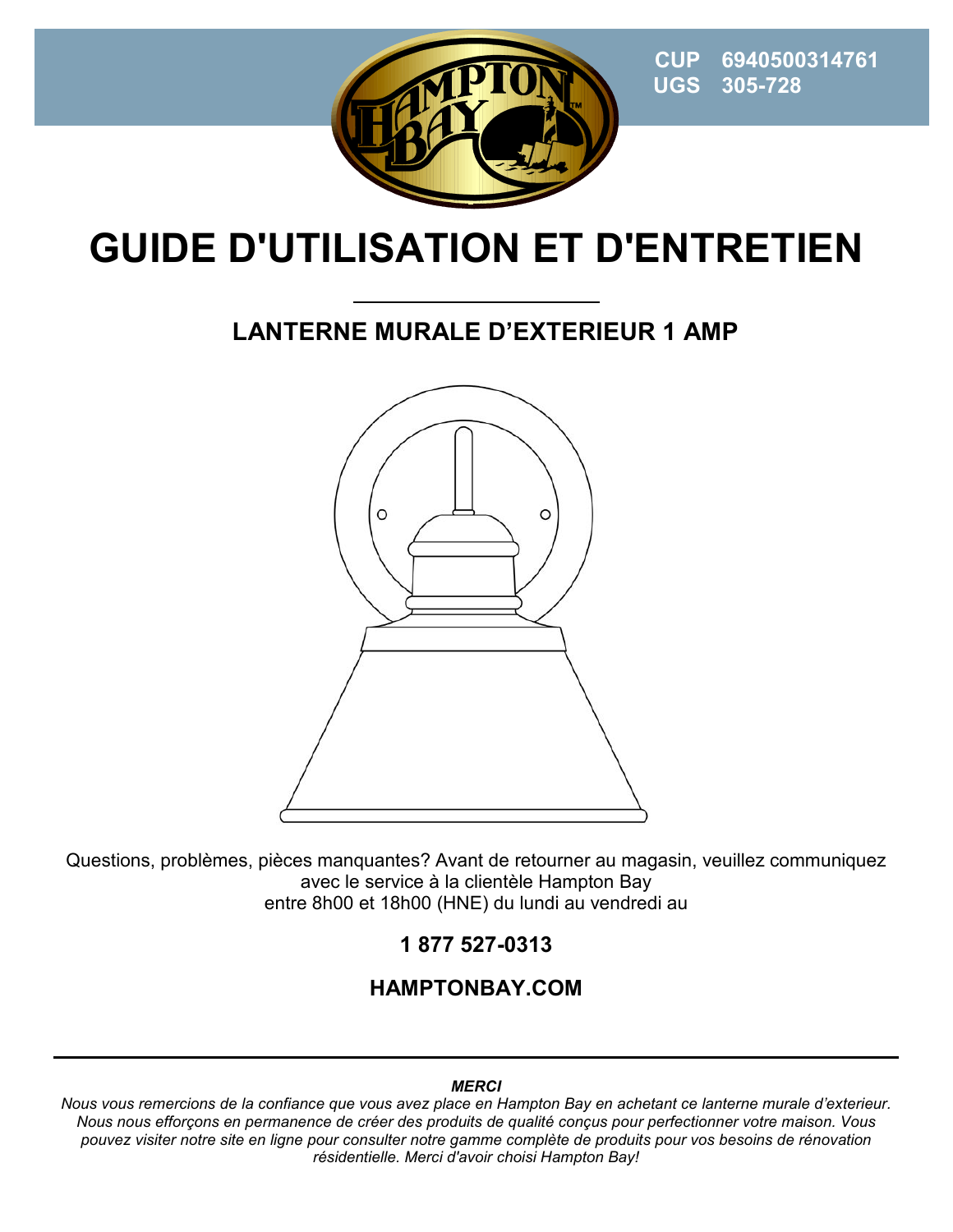# **Table des matières**

## **Consignes de sécurité**



**ATTENTION :** Pour toute question ayant trait à l'électricité, consultez un électricien qualifié.

## **Garantie**

Le fabricant garantit que ce luminaire sera exempt de défauts de fabrication et de matériaux pendant une période de trois (3) ans à compter de la date d'achat. Cette garantie ne vise que l'acheteur original et uniquement un usage et un entretien normaux des produits. Si ce produit est défectueux, la seule obligation du fabricant, et votre seul recours, est de remplacer ou de réparer le produit, au choix du fabricant, pourvu que le produit n'ait pas été endommagé par une utilisation inadéquate ou abusive, par un accident, une modification, une altération, la négligence ou une mauvaise manipulation.

Cette garantie ne s'applique pas à un produit qui est déclaré avoir été mal installé, mal posé ou utilisé d'une façon non conforme aux instructions qui l'accompagnent. Cette garantie ne s'applique pas à un défaut du produit qui découle d'un accident, d'un mauvais usage, d'un usage abusif, d'une négligence, d'une modification ou d'une installation incorrecte, ou à tout défaut étranger à un défaut de matériaux ou de fabrication. Cette garantie ne s'applique pas au fini de toute partie du produit, comme la surface, ni à l'altération par le climat, puisqu'il s'agit d'une usure normale.

Le fabricant ne garantit aucunement, et réfute expressément toute garantie, explicite ou tacite, d'adaptation à un usage particulier autre que celui exprimé aux présentes. Le fabricant réfute expressément toute responsabilité et ne peut être tenu responsable de toute perte ou de tout dommage indirect ou accessoire, y compris mais non de façon limitative, tous les frais de main-d'œuvre ou autres encourus pour le remplacement ou la réparation dudit produit.

Communiquez avec l'équipe du service à la clientèle au 1 877 527-0313 ou visitez le site www.hamptonbay.com.

# **Pré-assemblage**

#### **POUR UN ASSEMBLAGE RÉUSSI**

Lisez toutes les instructions avant de procéder à l'assemblage.

Avant de commencer à installer ce luminaire ou d'enlever l'ancien luminaire, déconnectez le courant en eteignant le disjoncteur ou en enlevant le fusible correspondent du coffret à fusibles.

La finition de cette lanterne est conçue pour résister aux intempéries mais vieillira et perdra de ses couleurs avec le temps.

Pour éviter d'endommager ce produit, assemblez-le sur une surface molle et non abrasive telle qu'un tapis ou un carton.

Conservez le reçu, ainsi que ces instructions, à titre de preuve d'achat.

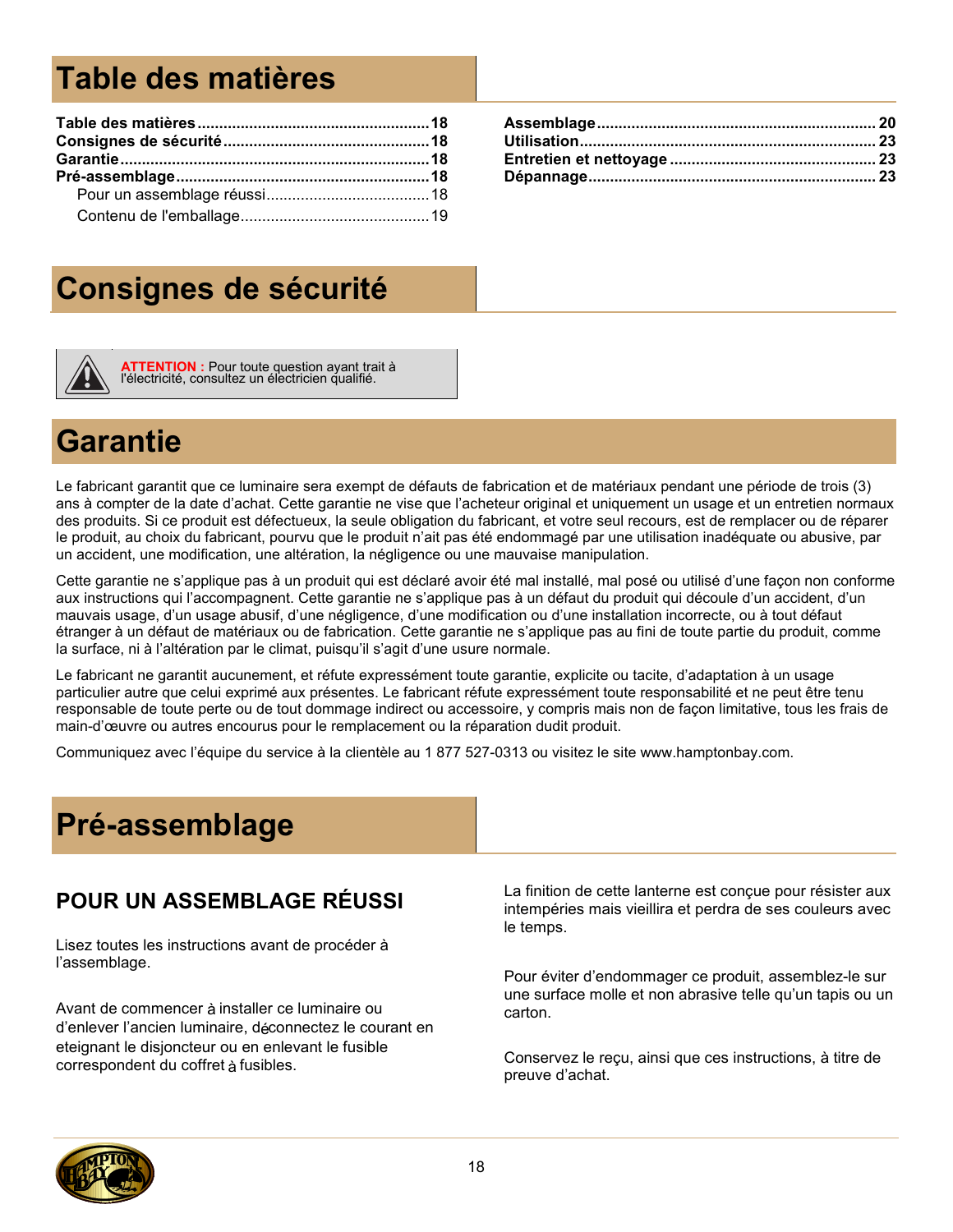#### **CONTENU DE L'EMBALLAGE**





| <b>Pièce</b> | <b>Description</b>        | Quantité       |
|--------------|---------------------------|----------------|
| A            | Plaque murale             |                |
| В            | Rondelle                  | 2              |
| С            | Écrou de verrouillage     | 2              |
| D            | Douille                   | 1              |
| E            | Cache                     | 1              |
| F            | Abat-jour                 | 1              |
| G            | Anneau de douille         |                |
| Н            | Entretoise                |                |
|              | Vis de terre              | 1              |
| J            | Vis de montage            | 2              |
| K            | Vis de la boîte de sortie | $\overline{2}$ |
|              | Serre-fils                | 3              |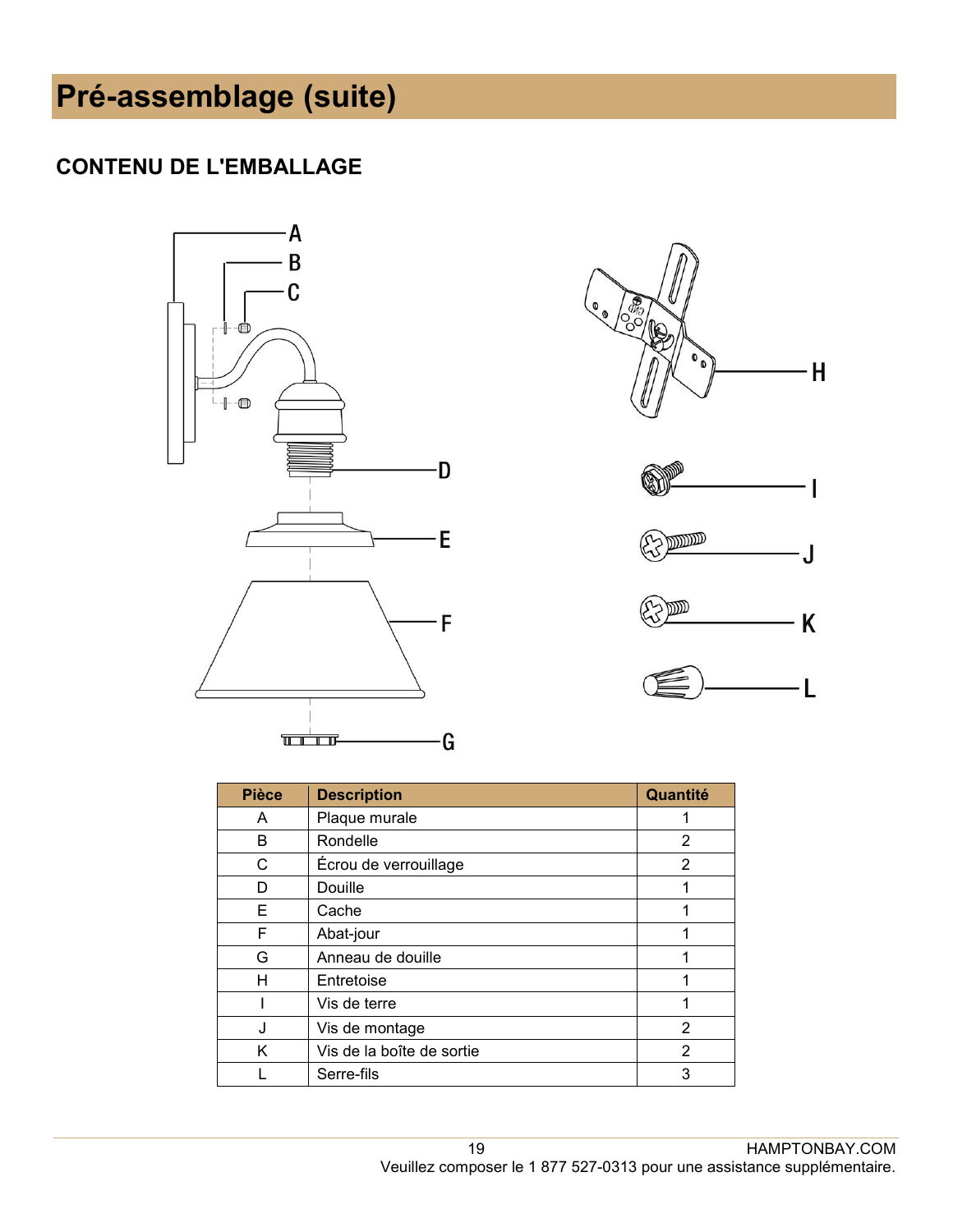# **Assemblage**

### 1 **Attacher la entretoise à la**

- □ Visser la vis de montage (J) dans l'entretoise (H).
- □ Monter l'entretoise (H) sur la boîte de sortie grâce aux deux vis de la boîte de sortie (K).



# **boîte de sortie** 2 **Brancher les fils électriques**

- □ Enrouler le fil de terre du luminaire sur la vis de terre (I) située sur l'entretoise (H), puis relier le fil de terre du luminaire au fil de terre de la boîte de sortie.
- □ Relier le fil blanc du luminaire au fil blanc (fil neutre) de la boîte de sortie.
- □ Relier le fil noir du luminaire au fil blanc (fil sous tension) de la boîte de sortie.
- □ Couvrir ces trois connexions grâce aux trois serrefils (L). Enrouler une bande isolante autour des trois connexions de fils pour plus de sécurité.
- □ Replacer les fils dans la boîte de sortie.



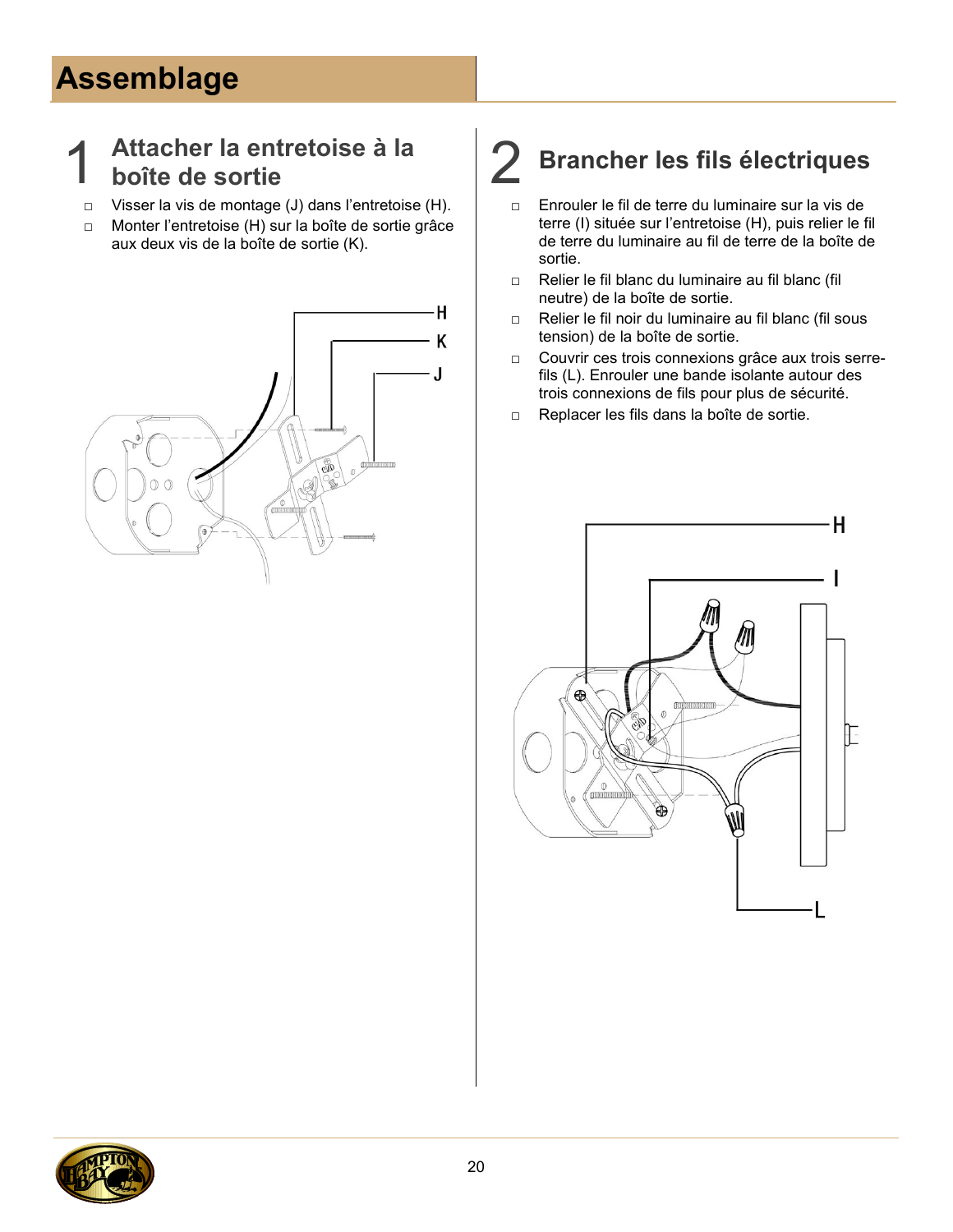## **Assemblage (suite)**



### 3 **Fixer le luminaire au mur**

- □ Aligner les vis de montage (J) au travers des trous sur le plaque murale (A).
- □ Placer les deux rondelle (B) sur les deux vis de montage (J).
- □ Fixer le luminaire au mur en vissant les écrous de verrouillage (C) sur les vis de montage protubérantes (J).



#### 4 **Fixer l'abat-jour**

- □ Placer le cache (E) sur le douille (D).
- □ Placer le abat-jour (F) sur le douille (D).
- □ Visser le anneau de douille (G) sur le douille (D).

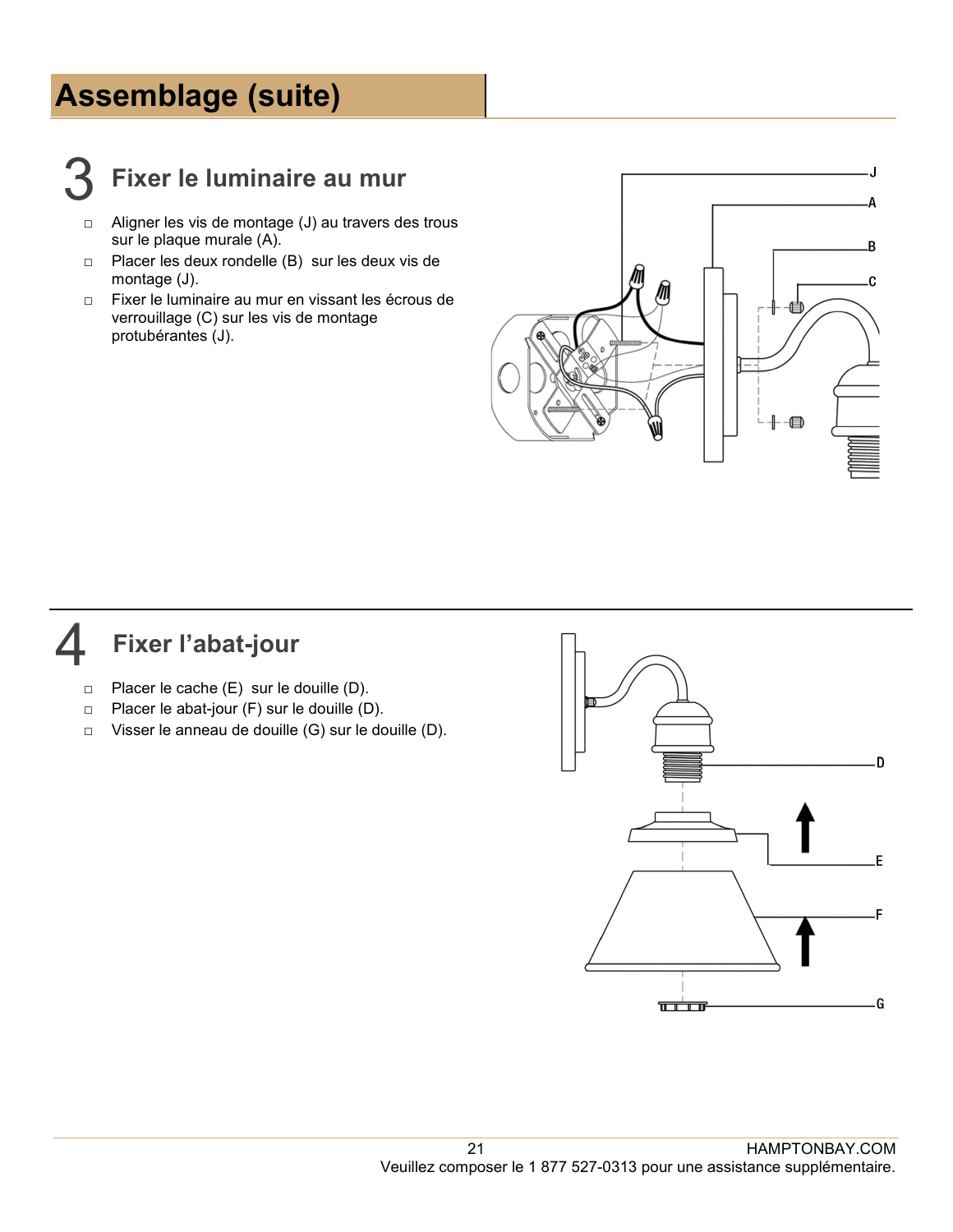# **Assemblage (suite)**



# 5 **Installer I'ampoule**

□ Installez une ampoule incandescente à culot moyen de 60 watts maximum (vendue séparément) dans la douille (D).

☆

**REMARQUE :** Vous pouvez également utiliser une ampoule fluocompacte éconergétique équivalente ne dépassant pas 13 watts (vendue séparément).



# 6 **Appliquer calfeutrage**

- □ Une fois le luminaire fixé au mur, calfeutrer l'espace entre le mur et la partie 3/4 supérieure de la plaque murale (A) pour empêcher l'infiltration d'eau dans la boîte de sortie.
- □ Ne pas calfeutrer la partie 1/4 inférieure pour pouvoir évacuer l'eau ayant pu pénétrer dans le boîtier.



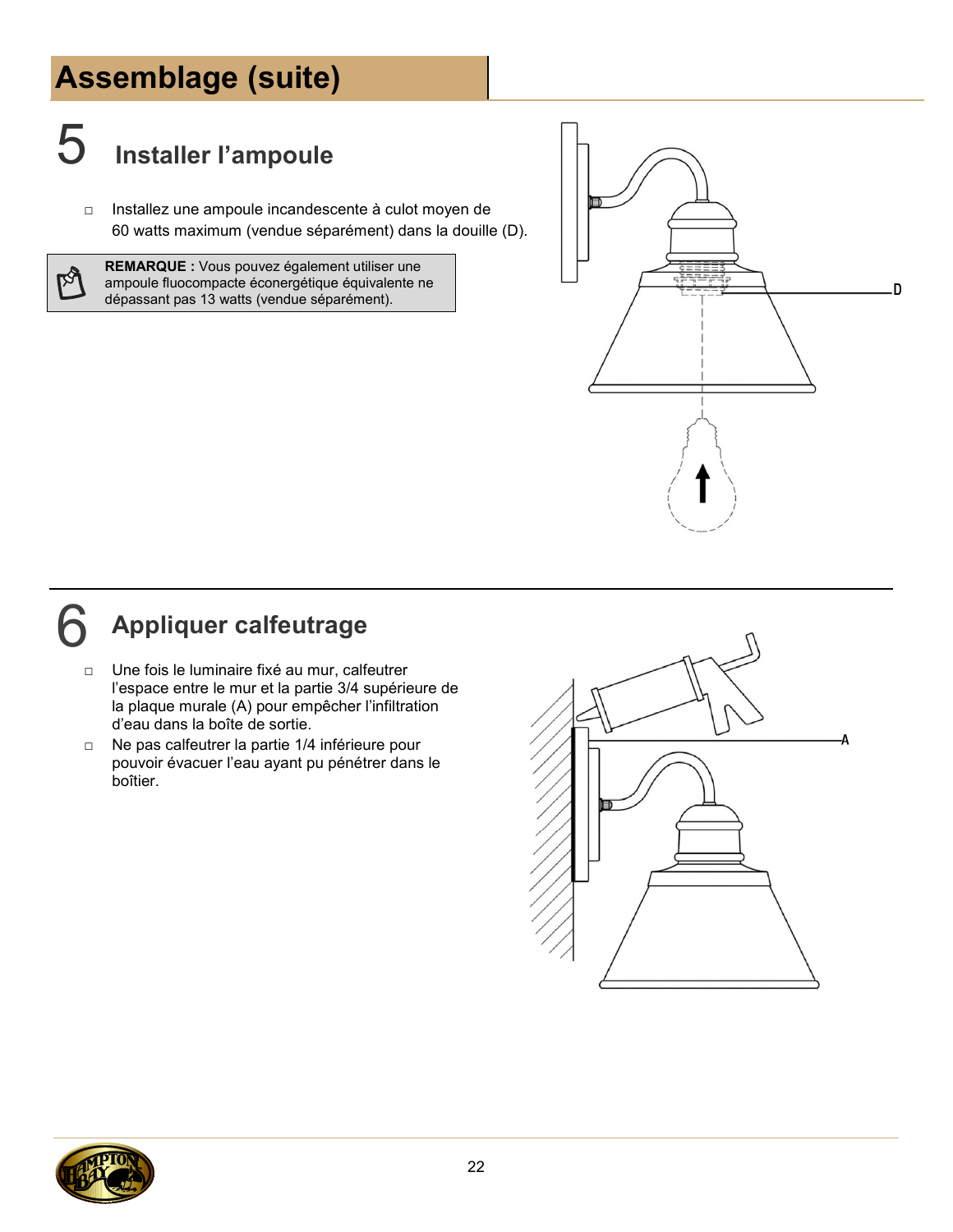# **Utilisation**

# 1 **Allumer la lumière**

□ Placer l'interrupteur en position marche pour activer le luminaire.



## **Entretien et nettoyage**

- □ Nettoyez la lampe avec un linge doux, sec.
- □ N'utilisez jamais de nettoyant contenant des produits chimiques, des solvants ou des abrasifs.

# **Dépannage**

| <b>Problème</b>                                                                           | <b>Cause possible</b>                                            | <b>Solution</b>                                                                                                                                                           |
|-------------------------------------------------------------------------------------------|------------------------------------------------------------------|---------------------------------------------------------------------------------------------------------------------------------------------------------------------------|
| L'ampoule ne s'allume<br>pas.                                                             | L'ampoule est grillée.                                           | Remplacez l'ampoule.<br>$\Box$                                                                                                                                            |
|                                                                                           | Le courant est coupé.                                            | Assurez-vous que la source de courant électrique est sous<br>$\Box$<br>tension.                                                                                           |
|                                                                                           | Le cordon n'est pas<br>branché.                                  | Vérifiez que le cordon est branché dans la prise de courant.<br>$\Box$                                                                                                    |
|                                                                                           | Le disjoncteur est<br>déclenché.                                 | Vérifiez que le disjoncteur est dans la position Enclenché.<br>$\Box$                                                                                                     |
| Le fusible grille ou le<br>disjoncteur se<br>déclenche lorsque la<br>lumière est allumée. | Mauvaise connexion<br>des câbles ou mise à<br>terre défectueuse. | Verifiez les connexions des câbles.<br>$\Box$<br>Contactez un électricien qualifié ou communiquez avec l'équipe<br>$\Box$<br>du service à la clientèle au 1 877 527-0313. |